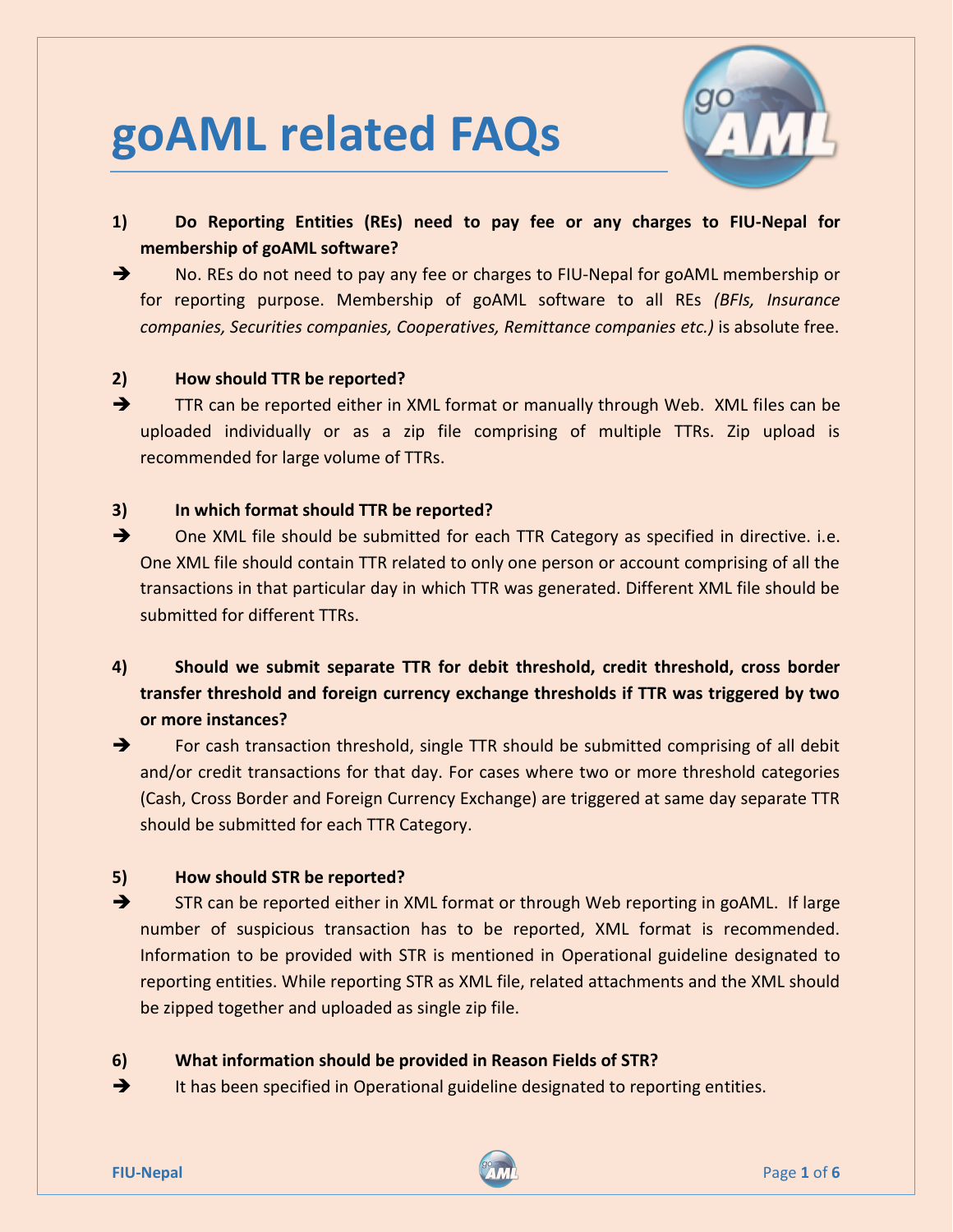## **7) What attachments should be provided with STR?**

 $\rightarrow$  It has been specified in Operational guideline designated to reporting entities.

## **8) What information to provide in 'Registration No.' field for Entity that do not have registration number e.g. Joint Venture Accounts,** *Upabhokta Samtiti* **etc.?**

Provide 'Not Applicable' in such cases.

**9) What information to provide in 'PAN/VAT Number' field for Entity that do not require PAN/VAT to be registered?**

 $\rightarrow$  Provide 'Not Applicable' in such cases.

**10) Should Entity details be provided for My Client > Account > Entity though it is not Mandatory?**

 $\rightarrow$  'My Client > Account > Entity' is not mandatory only if the account is individual or joint account. In case the account belongs to an Entity, Entity details should be provided along with Director(s) and Signatory details.

**11) Should Director(s) and Signatory details be provided for My Client > Entity though it is not mandatory?**

→ Yes, Director(s) and Signatory details should be provided for all cases where REs need to collect suchinformation. It is Non-Mandatory only for cases when such information isn't required to be collected as per existing regulations.

**12) If the Director or Signatory of an Entity having account in the BFI is involved in a Transaction, should they be reported as 'My Client' – Person or 'Not My Client' - Person?**

→ Individual or Joint Account holders in the BFI should always be reported as 'My Client' -Person.

 $\rightarrow$  In cases where the Director or Signatory has separate individual or joint account in the BFI, then in such cases also it is required to be reported as 'My Client' - Person.

 $\rightarrow$  In other cases, it is recommended to report the Director and Signatory of an Entity having account in the BFI as 'My Client'-Person.

#### **13) Should L/C transactions be reported as TTR?**

Regular Trading related L/C transactions needn't be reported as TTR but suspicious L/C related transactions should be reported as STR.

# **14) What information should be provided for Mandatory fields that are not available or not relevant in the context?**

→ For Text fields - Provide 'Not Available' for information that could be available but not currently in the system. Provide 'Not Applicable' for the information that isn't relevant to the specific case.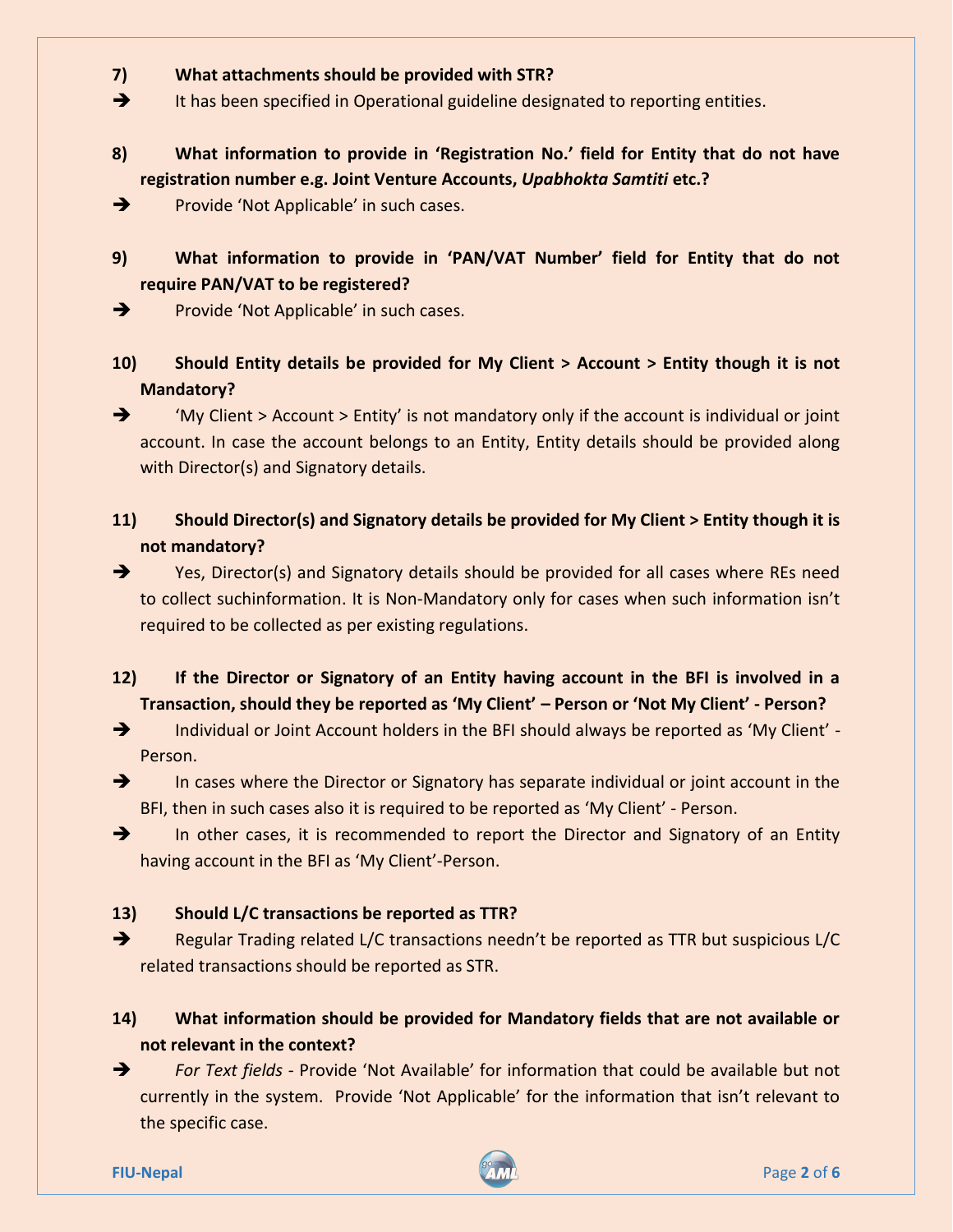*For Date fields -*Provide 01/01/1900

**For Number fields - Provide 0** 

## **15) Should Non-Mandatory information be provided? What information should be provided in Non-Mandatory fields?**

 $\rightarrow$  Mandatory fields are meant to capture only minimum information applicable to most of the cases. Depending upon different cases, additional information is required and it is recommended that any information available with the banks be provided in relevant fields whether Mandatory or Non-Mandatory.

**If Non-Mandatory/Optional information is unknown, such fields may be omitted in XML** or left blank instead of providing 'Unknown', 'Not Available', '-' etc. Same should be considered while submitting reports manually through Web.

## **16) What information should be provided in 'Citizenship No.' field,' ID number' field, 'Passport' node and 'Identification' node for Nepalese ID?**

→ In case of Nepalese Citizenship – Citizenship number should be provided in 'Citizenship No.' field and 'ID number' in respective field. Other Citizenship details should be provided in 'Identification' node as follows:

 $\rightarrow$  In case of any other form of Identification that have Citizenship number e.g. Driving License – Provide Citizenship number in 'Citizenship No.' field, Driving License number (ID number) in 'ID number' field and Driving License details (ID details) in 'Identification' node.

 $\rightarrow$  In case of Nepalese Passport – Citizenship number should be provided in 'Citizenship' No.' field, Passport number should be provided in 'ID number' field. The Passport number and Country should also be provided in 'Passport' node and other Passport details should be provided in 'Identification' node.

In case of any other form of Identification that do not have Citizenship number  $-$ Provide 'Not Applicable' in 'Citizenship No.' field, corresponding ID number in 'ID number' field and other available ID details in 'Identification' node.

# **17) What additional details should be provided in Identification node for Nepalese Citizenship?**

 For Nepalese Citizenship, Citizenship number should be provided in 'Citizenship No.' and 'ID number' field and Citizenship details should be provided in 'Identification' node. Information that should be provided in 'Identification' node is Citizenship Number, Issuing Authority (Name and Address E.g. District Administration Office, Jhapa), Issue Date and Issue Country.

# **18) What information should be provided in 'Citizenship No.' field,' ID number' field, 'Passport' node and 'Identification' node for Indians and Foreigners?**

→ Citizenship Number is a mandatory field as per goAML schema so in case of Foreigners and Indians having Passport– Passport number should be provided in 'Citizenship No.' field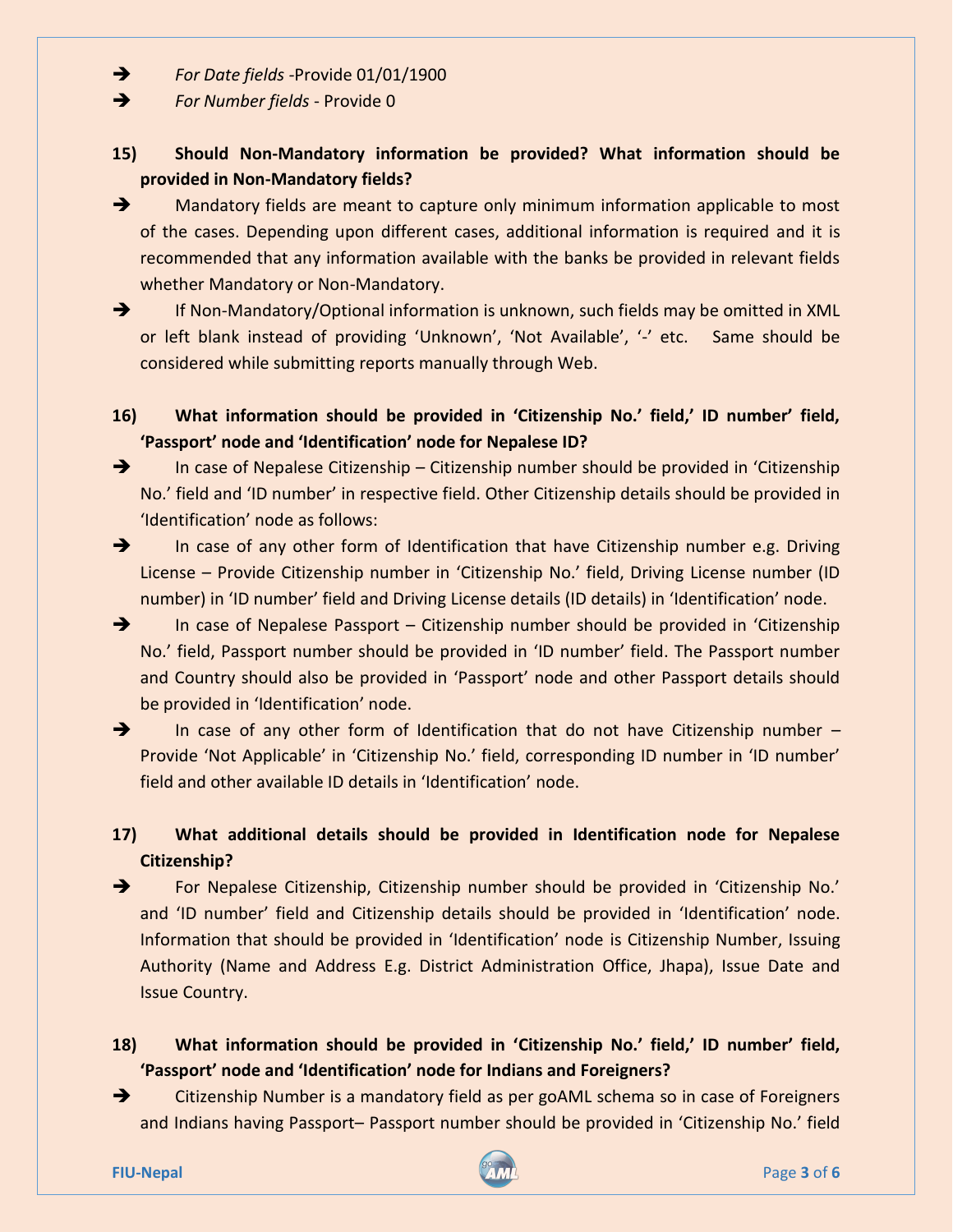and 'ID number' field. The Passport number and Country should also be provided in 'Passport' node and other Passport details should be provided in 'Identification' node.

 $\rightarrow$  In case of Indian Citizenship – Citizenship number should be provided in 'Citizenship' No.' field and 'ID number' field. Other Citizenship details should be provided in 'Identification' node.

- $\rightarrow$  In case of Indian with any other form of Identification that have Citizenship number Provide Citizenship number in 'Citizenship No.' field, ID number in 'ID number' field and ID details in 'Identification' node.
- $\rightarrow$  In case of Indian with any other form of Identification that do not have Citizenship number – Provide 'Not Applicable' in Citizenship No. field and ID number in 'ID number' field and other available ID details in 'Identification' node.
- 
- Any other relevant Information regarding ID can be provided in Comments field of Identification in all situations.

## **19) How to provide Citizenship number if it exceeds 25 characters?**

**EXECT** If Citizenship number exceeds 25 characters (as per limit in goAML), first 25 characters should be provided in Citizenship No. field. The complete Citizenship number should be provided in Id Number field and other details in Identification node.

# **20) What information should be provided in Identification details if there's no sufficient information?**

**+** Mandatory information required for ID is ID Type, Number, issued by (Issuing Authority) and Issue Country. Provide other information if available like Issue Date and Expiry Date. If mandatory information is not present in the ID provide 'Not Applicable' in such fields.

## **21) Should SWIFT/TT be reported as TTR?**

Yes, SWIFT/TT should be reported as per existing regulations.

## **22) Can we register/report through multiple users for same organization?**

→ No, only one user (Compliance Officer or Authorized Personnel) per Reporting Entity is responsible for reporting in goAML. Hence, the registration email should be generic and information update request can be sent through goAML in case of personnel change.

## **23) Can we use abbreviations/short forms for common terms?**

Abbreviations/short forms should be avoided as far as possible while providing information like Person Name, Entity Name, address, occupation, business etc. but if abbreviations/short forms are present in legal documents like Citizenship, Registration Certificate etc., then such information should be provided exactly as per legal documents.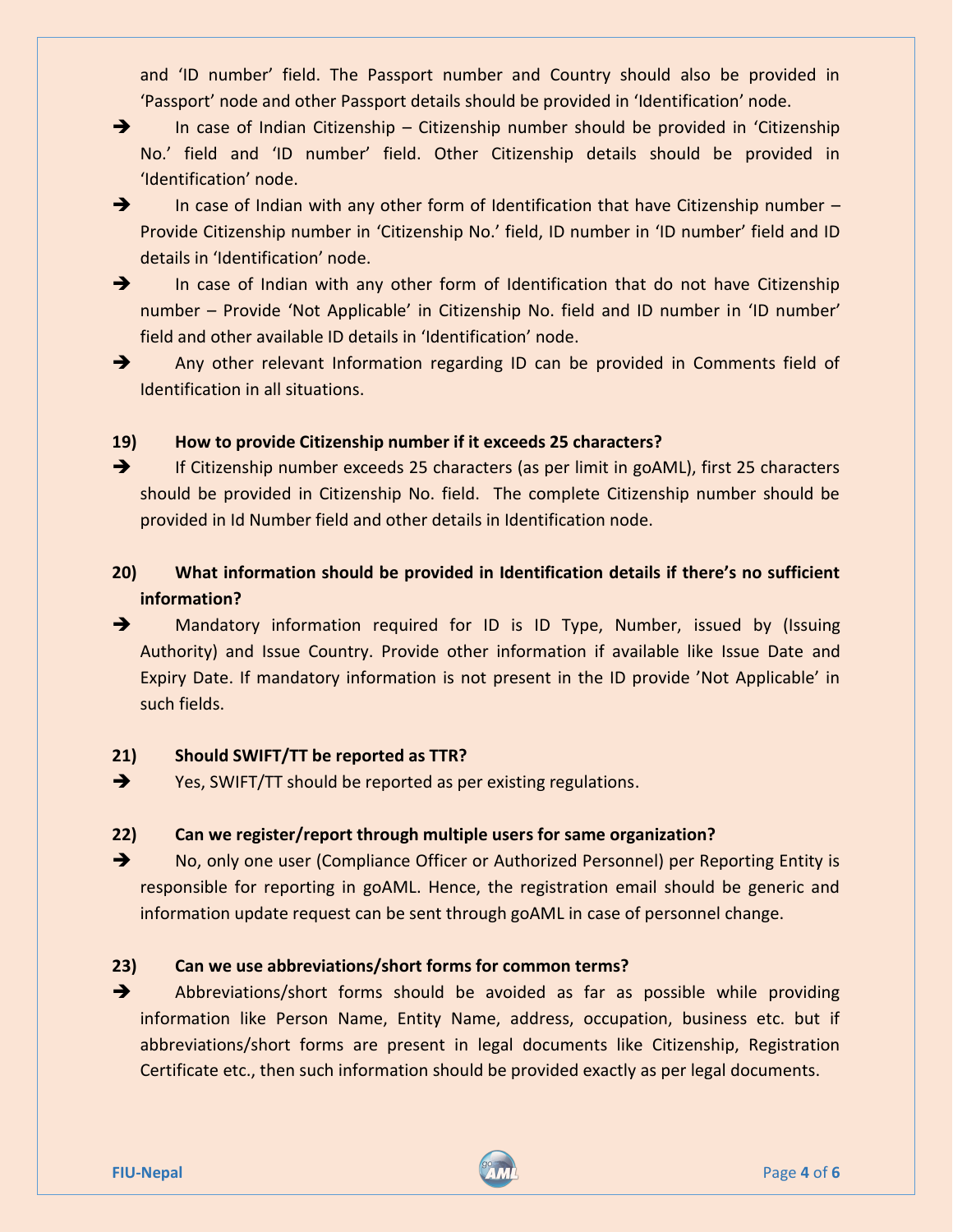## **24) How long will Drafted Reports be available for editing prior to submission?**

→ Currently, FIU-Nepal has set it as '15 days' which can be changed as per requirement.

**25) How long will be Processed/Failed Validation reports be available for preview on the Web?** 

 $\rightarrow$  Currently, FIU-Nepal has set it as '15 days' which can be changed as per requirement.

**26) What does the different status of submitted report mean and do we need to take any action?**

In General, **status** is *Transferred from Web, Processed, Rejected and Failed Validation.* 

If there are some errors in the structure of XML file, then the status for such file can be seen as *Failed Validation* and REs can click on *Failed Validation* link to know more about the validation errors.

**EXAL FRANCE 19 If the XML file is validated the status changes to** *Transferred from Web* **and further** upon approval from the screening officer of FIU or based on XML validation and rejection rules, the status will be change to *Processed.* The REs do not need to take any actions if the status is *Processed.*

 In case if '*Transferred from Web'* status is seen for longer period of time (>1 day), the REs should check their message board or email for any notification or rejection message regarding the report.

 $\rightarrow$  If there are some logical mistakes or missing information in validated XML files, then the screening officer (manually) or goAML rejection rules (automatically) may reject the report with proper reason which appears as *Rejected.*

 REs should correct the mistakes in reports with *Failed Validation*, *Rejected* and *Transferred from Web* status and resubmit those files.

#### **27) How to validate bulk of XML files?**

The 'XML Report Validator' in the Web Interface and an offline XML Validator Tool can be used to validate one XML file at a time. It is not necessary to validate every XML file prior to submission if the REs have solved the common validation issues and they are assured that no such validation errors exists in the reports. As the reports being submitted by REs get error free with time, it is advised that the REs validate the samples from the bulk uploads. Nevertheless, there might be some third party tools that may be available for validating bulk of XML files against the provided XML Schema.